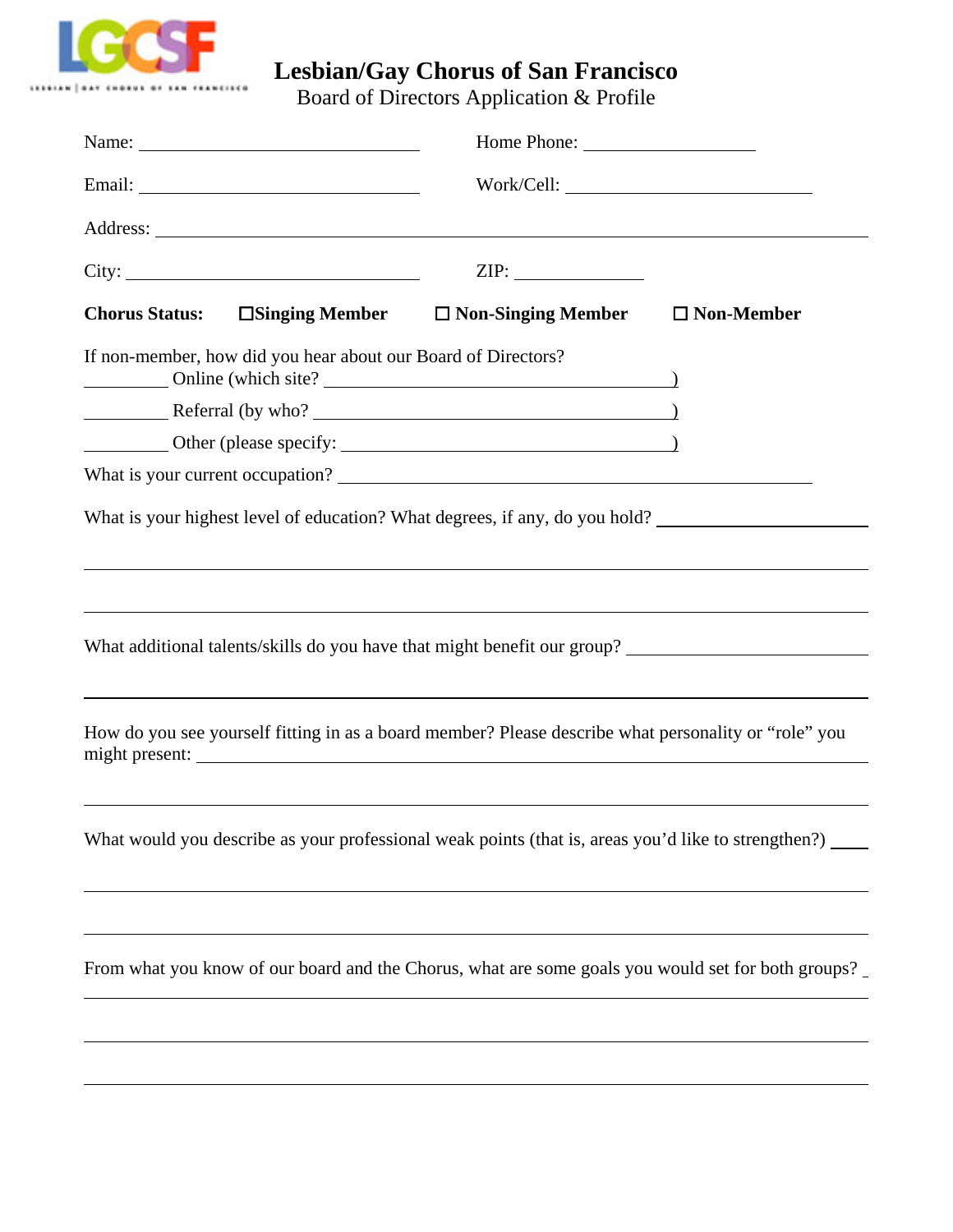**Skills, Talents & Strengths (Please check all that apply)** 

- **Networking/Community Contacts**
- **CPA**
- **Graphic Design/Desktop Publishing**
- **Grant Writing**
- **Perfect Pitch**
- **Corporate Fundraising**
- **Non-profit/Small Group Fundraising**
- **Arts Management**
- **Arts Promotion**
- **Corporate/Non-Profit Legal Experience**
- **ASL Interpretation**
- **Lighting/Sound Stage Experience**
- **A/V Recording Experience**
- **DJ**
- **Recruitment**

## **Industries/Areas You Have Connections With (Please check all that apply)**

- **Legal**
- **Promotion**
- **Recording**
- **Venue (Theater, Meeting/Office Space, Retreat Locales)**
- **Apparel Production (i.e. silkscreening, embroidery)**
- **Graphic Design/Publishing**
- **Copy & Printing Services**
- **Office Supplies**
- **Group Travel**
- **Corporate Fundraising/Sponsors**
- **Grant Writing**
- **Lighting & Sound Stage Design**
- **GALA Choruses**
- **Other musical organizations**
- **Other non-profit corporations**